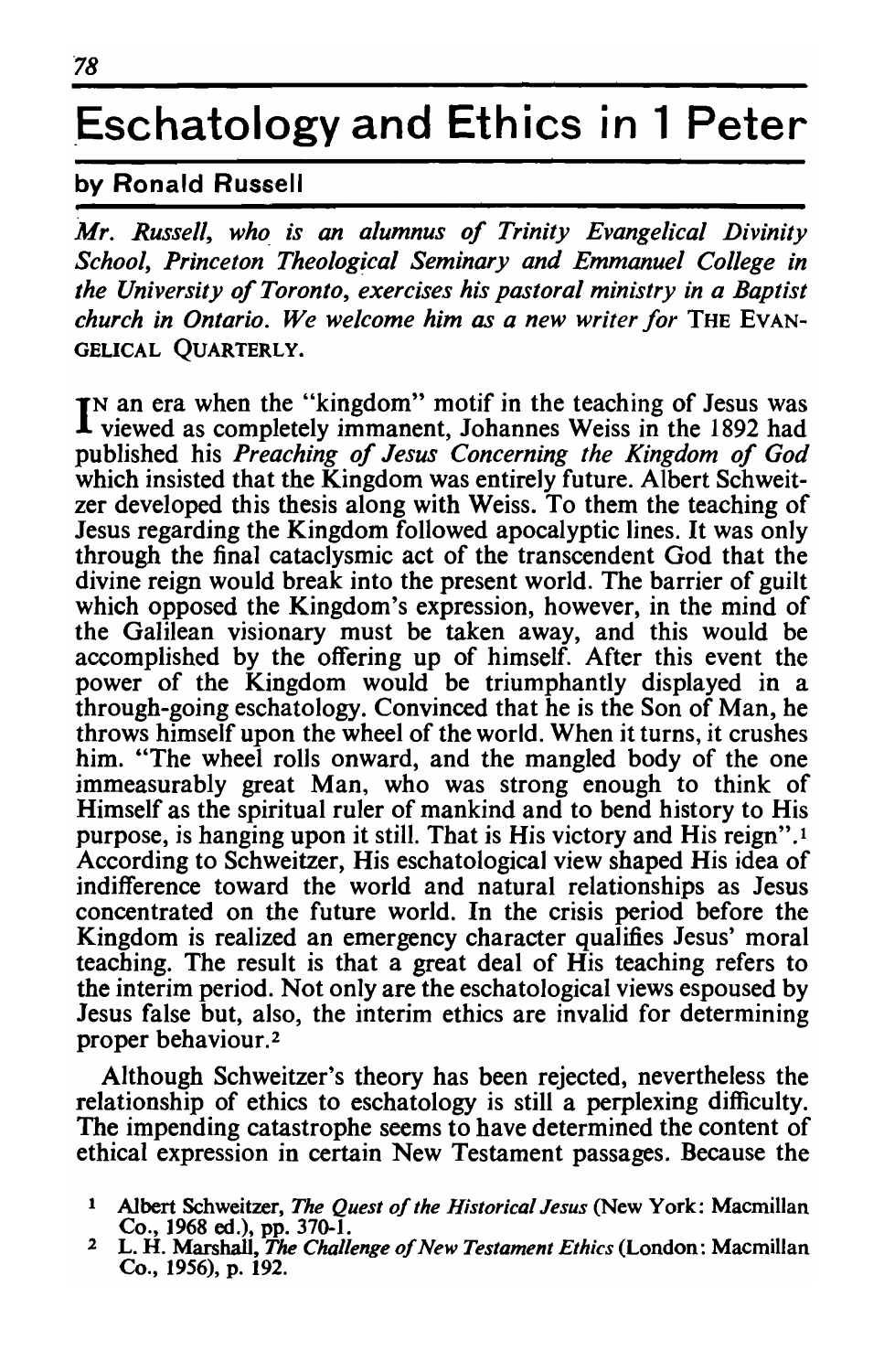Kingdom is near, repentance is urged (Mk. 1: 15). The "present distress" suggests that the unmarried remain in that state (I Cor. 7: 29 f.). Since the world and angels will be judged by Christians, believers are urged not to take each other to court (I Cor. 6: 1-4). In I Pet. 4: 7-11 with the end at hand, prayer and love are exhorted. This ethic would seem to be like that of Qumran. The sectarians living in the age of enlightment before the coming of God's rule have an ethic which is eschatologically motivated. This interim ethic is expressed in the Manual of Discipline (IX 13): "do God's will in accordance with all which is revealed in each time". The rule. of God would come if Israel obeyed God, thus they strived to establish the New Israel as a wholly moral community.3 The sectarians were to love their community neighbour but were to hate those outside the New Israel, only until the time of God's Judgment.4 Both the N.T. and the Dead Sea Scrolls came from a similar milieu; both were conditioned by eschatology. But to what extent did this conditioning extend in Christianity? The attempted answer will come from an investigation of a scriptural section containing both ethical and eschatological material—the First Epistle of Peter. The First Epistle of Peter would seem to be a letter of hope written from Rome by SiIvanus (5: 12) as Peter's secretary to Gentile Christians persecuted by unbelievers in Asia Minor  $(c, A.D. 64)$ . The reference to "the exiles of the Dispersion"  $(1: 1)$  is a figurative expression characterizing the people of God, Jews and Gentiles, as the true Israel  $(1: 14; 2: 9-10)$ , possibly reflecting Pauline thought (cf. 3: 16; 5: 10, 14). The Epistle, encouraging perseverance in the face of suffering, contains baptismal material (I: 3-2: 10), hymnic portions (2: 6-8, 21~25; 3: 18-22) together with the *Haustafeln* (2: 18 ff.) and paraenesis  $(3:8$  ff.)<sup>5</sup>. The theme of "joy in suffering"  $(1:6)$  reflects the thought of the primitive church where suffering was an eschatological necessity. Indeed eschatology is the framework for much of the exhortation. E. G. Selwyn remarks that "there is no book in the New Testament where the eschatology is more closely integrated with the teaching of the document as a whole".<sup>6</sup> Johannes Schattenmann goes so far as to say that I Peter is a commentary on the

- 3 J. G. Harris, "Aspects of the Ethical Teaching of the Qumran Covenanters",
- THE EVANGELICAL QUARTERLY, 37, 1965, pp. 142-146.<br> **THE EVANGELICAL QUARTERLY, 37, 1965, pp. 142-146.**<br> **4** E. F. Sutcliffe, "Hatred at Qumran", *Revile de Qumran*, 2, 1959-60, pp. 345-355.
- 345-355.<br>
5 Cf. W. G. Kümmel, *Intro. to N.T.* (London: SCM Press, 1965), pp. 292-299,<br>
Donald Guthrie, *N.T. Intro: Hebrews to Revelation* (Chicago: Inter-Varsity Press, 1966), pp. 95-136, R. P. Martin, "Composition of First Peter in
- Recent Study<sup>1</sup> in *Vox Evangelica* (London: Epworth Press, 1962).<br>
<sup>6</sup> E. G. Selwyn, "Eschatology in I Peter", in *Background of N.T. and Its Eschatology* (Cambridge: UP, 1964), pp. 374-401.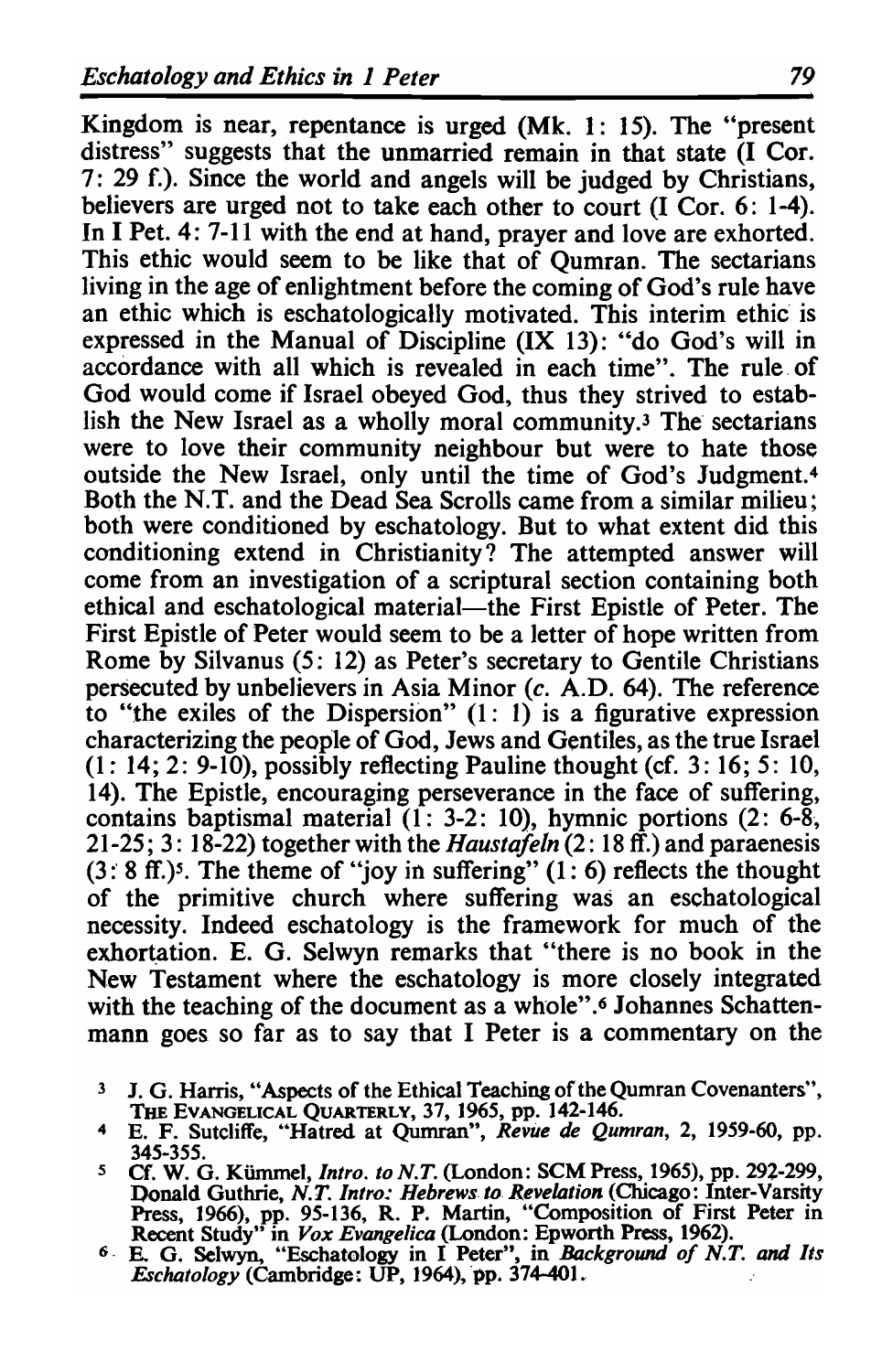authentic eschatological material of Mark 13.7 The Petrine eschatology contains both realized and futuristic elements. I Pet. 1: 5 looks forward to the "last time" when final salvation is revealed while 1: 20 affirms that the foreordained Servant (Isa. 53) has been manifested for the crucifixion event "in these last times". The end has already appeared (4: 7) in the advent of the predestined Messiah with His death, resurrection, and the existence of the New Israel. "The situation is similar to that which meets us not only in Acts but also in the Synoptic Gospels, where the Kingdom of God is conceived of as both present and future ... ".8 This as well follows conceived of as both present and future  $\dots$ . <sup>7</sup>.<sup>8</sup> This as well follows the Petrine sermonic summary in Acts 2-3 where fulfillment is stressed  $(2: 16)$  (cf. I Pet. 1: 12) together with the "not yet" in 3: 19 ("times of refreshing") and 3: 21 ("restitution of all things"). The favourite expression for the End in the Epistle is "the revelation of Jesus Christ<sup>3</sup> (1: 13), while the usual technical eschatological term "parousia" is not mentioned. The dominion of Christ over supernatural orders has already been accomplished in 3: 22 (cf. I Cor. 15: 24-28 which has dominion as an element of the Final Day). In I Peter 2: 12 the "day of visitation" refers, as in the Old Testament and Qumran, to the intervention of the sovereign God into the affairs of men.<sup>9</sup> The heathen having reflected on the performance of good works in the age of the church, on this day glorify God. In 4: 17-19 suffering and judgment are connected. The persecutions of Christians constituted for the early church a foretaste of the final Judgment. Divine judgment is already operating in the trials brought on Christians as a refiner's fire. This judgment will increase in severity toward the unbelievers. lo Finally in 3: 19-21 the raised Christ proclaims the victory of His crucifixion to the spirits of the doomed. It would seem that the experience of real suffering necessitated the appeal to realized eschatology as a basis of hope. Circumstances may ppear to realized eschatology as a basis of hope. Circumstances may<br>a more important in N.T. eschatological variation than reasoned

If the initial stage of gospel enthusiasm with the founding of the In the mittal stage of gosper enthusiasm with the founding of the<br>intuition about the codification of moral teaching would early Jerusalem church, little codification of moral teaching would be needed, but as the missionary stage was inaugurated the pastoral situation demanded explicit moral codes. It is probable, though no distinct text now exists, that catechetical material was circulated

- 7 Johannes Schattenmann, ''The Little Apocalypse of the Synoptics and the 7 Johannes Schattenmann, "The Little Apocalypse of the Synoptics and the<br>First Epistle of Peter", *Theology Today*, 11, 1954, pp. 193-8.<br>Co. Selwyn, *The Einst Epistle of St. Peter* (London: Macmillan Co., 1964),
- *E.* G. Selwyn, *I he First Epistie of St. Feter* (London: Macmillan Co., 1964),<br>pp. 112.<br>**I. R. Michaels, "Eschatology in I Peter 3: 17", N.T.S., 13, 1966-67, pp. 394-**
- 401. to Michaels, "Eschatology in 1 Peter 3: 17",  $N.1$  ..., 13, 1966-67, pp. 394-401.<br>Cf. Selwyn, pp. 226-227.<br>Cf. Selwyn, pp. 226-227.
- 
- C. F. D. Moule, "The Influence of Circumstances on the Use of Eschatological Terms", J.T.S., n.s., 15, 1964, pp. 1-15.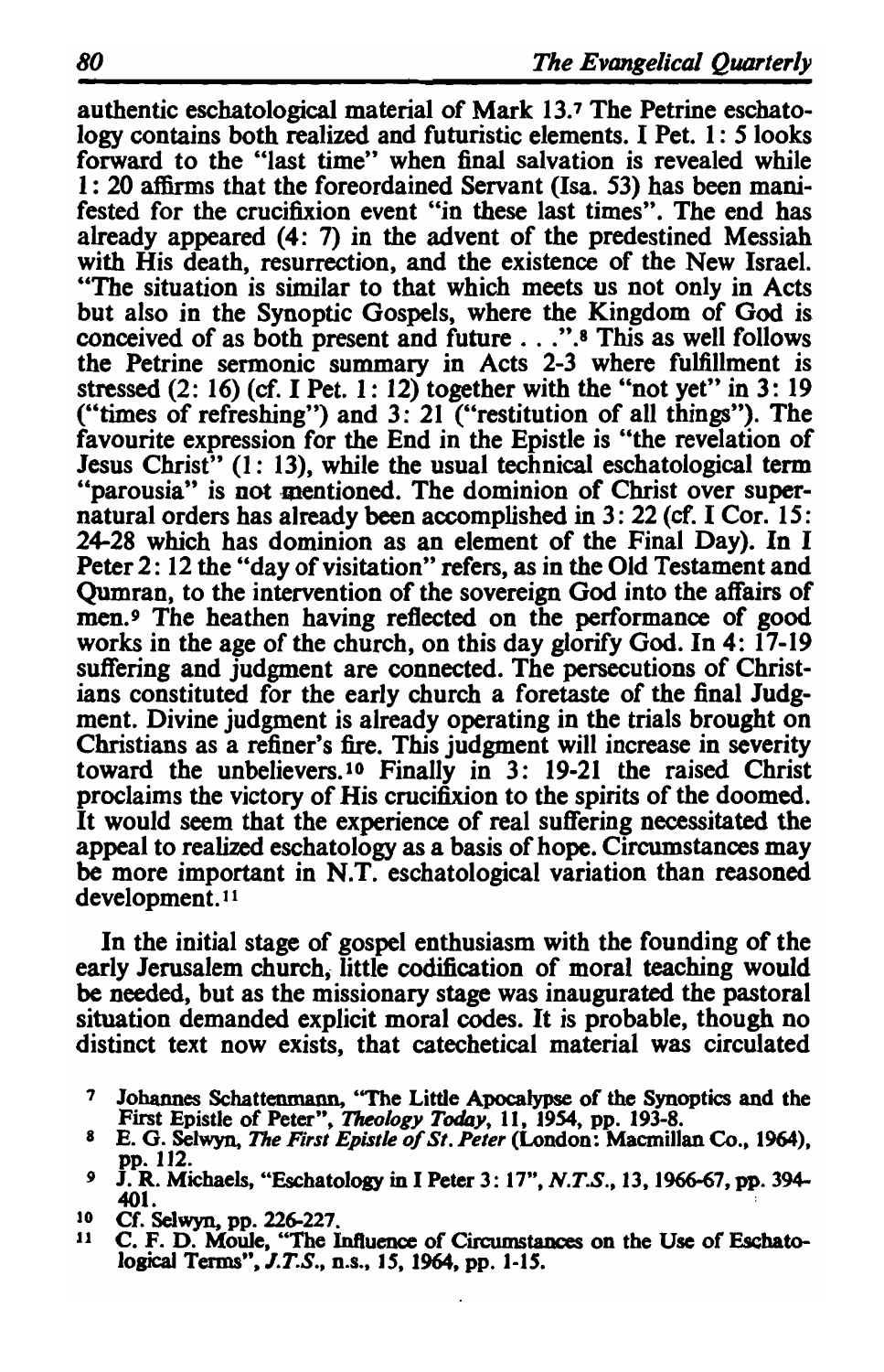orally and finally in written form embodying the ethical injunctions of Jesus. These instructions took various forms: catalogues of vices and virtues such as the Pauline fruit of the Spirit and works of the flesh, the contrast between two ways as in Mt. 7: 13-14 which has a Semitic background and is further developed in the Didache and Barnabas, baptismal catechetical material (i.e. I Pet. 2: 1, 5, 13, 18; 3: 1; 4: 7; 5: 8-12) and lastly the moral code which assigns virtues to certain household groups (cf. Eph. 5: 22-6: 9). The raw material of social behaviour was taken from either Jewish or Hellenistic attitudes or both and was given meaning in the Christian context to the believer by the appeal to the *imitatio Christi* and His teaching. 12

In I Peter after a doctrinal section in chapter 1 calling the believers to a life of holiness, more specific teaching is included in the remaining chapters. The moral code appears in  $2: 13-25$ ;  $3: 1-8$ ;  $5: 5-6$ . This section finds similar expression in James 4: 6-10; Rom. 13: 1-7; Col. 3: 12-4:1; Eph. 4: 1-5:  $23$ ; I Tim. 2: 1-15; Titus 2: 4-10; 4: 1-2, and Heb. 12: 9; 13: 17. This common material has led many to believe that I Peter is dependent upon Paul (Beare, Mitton). The form which I Peter uses can be better explained as independent of Paul. The Petrine outline: obedience to civic authority (2: 13-17), obedience of servants (2: 18-25), obedience of wives (3: 1-6), and the duty of humility  $(3: 8: 5: 5: 6)$ , is more developed than that of the Pauline code. The most developed Pauline expression is in Col. 3-4 and Eph. 4-5 which are similar in outline having family, servant, master, and humility statements in different order with no reference to civic authority. Further, the possible existence of a *testimonia*  tradition is found in the use of Prov. 3 in I Peter (Prov. 3: 25 in I Pet. 3: 1-6, wife section, and Prov. 3: 34 in I Pet. 5: 5, humility section) and in the James 4: 6 (Prov. 3: 34) humility portion. The supposed *testimonia* are not used in the Pauline code. 13 I Peter also has at least twice the use of the unattached participle (2: 18; 3: 1) in the *Haustafeln* section where Paul does not. This usage is similar to the Hebrew practice of the omission of the verb "to be" with participles in the Tannaitic codes. 14 This lends evidence that I Peter is independently using early church catechetical material.

The submission cycle begins in I Peter 2: 13-25 where the model for submission to civic authority and for servants to their masters is the *imitatio Christi,* Christ's suffering at His crucifixion being made

<sup>12</sup> Cf. J. W. C. Wand, *General Epistles of St. Peter* and *St. Jude* (London: Methuen & Co., 1934), pp. 3-9, for Hellenistic background, and W. D.

Davies, Paul and Rabbinic Judaism (London: SPCK, 1955), pp. 111-146.<br>
13 Selwyn, p. 423.<br>
14 David Daube, *The N.T. and Rabbinic Judaism* (London: Athlone Press, 1956), pp. 102-4; W. D. Davies, "Ethics in N.T.", in *Interp* B-J (New York: Abingdon Press, 1962), pp. 167-176.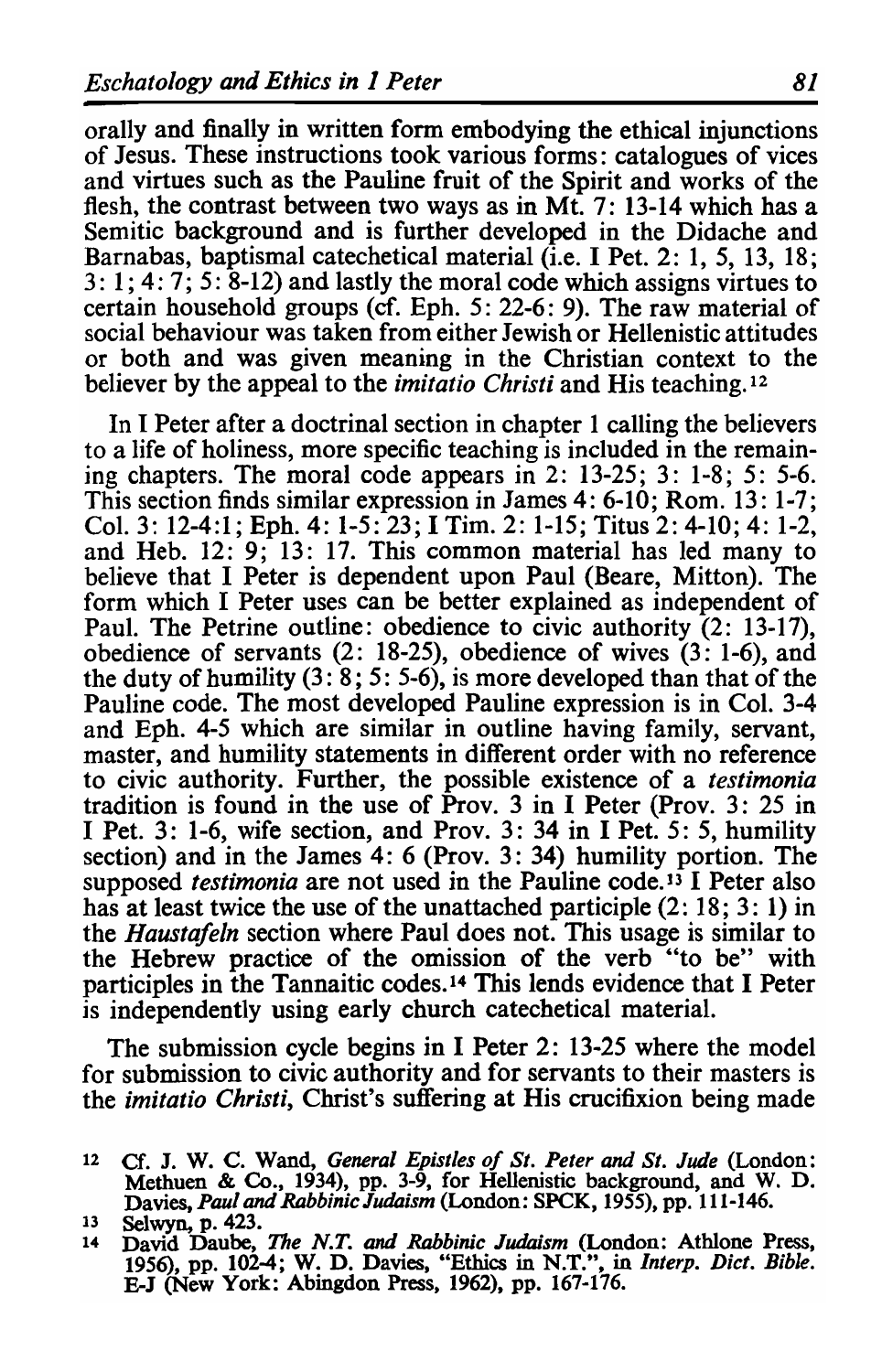manifest at the "end of time" (1: 20) (cf. Phil. 2: 5-11). The Christian's duty of loyalty to government in  $\tilde{I}$  Peter 2: 13-17 is probably related to the *verba Christi* of Mt. 17: 26 f. where Peter is directly involved. Jesus did not accept the present Roman State as the final divine institution (Lk. 22: 25-27), yet He opposed its overthrow (In. 6: 15; 18: 10-11; Lk. 13: 31-33; Mt. 17: 26 f.; Mk. 12: 17). These sentiments are implicit in I Pet. 2: 13-17; civil government is of divine sanction to function as a restrainer to crime, encouraging welldoing. *IS* The phrase "for the Lord's sake" (2: 13) may relate to the motive for this action, that unwarranted aspersions would not be made on the cause of Christ in the eschatological "now". E. Bammel believes that I Pet. 2: 13-17 is an original Jewish document with the *dia ton kurion* merely added along with the theological reflection of the *hoti* clause in 3: 15. <sup>16</sup>

With the subjection of servants to household masters (2: 18-25), the theological model of the *imitatio Christi* of the eschatological "now" more nearly relates. The use of *oiketai* rather than the Pauline *douloi* reflects that the apostle has in mind the relation of the servant to the household family, not his social class. The slave is to be subject humbly to fair and unfair treatment, and to the latter with patience since this approach is acceptable to God. The meekness of the believer becomes similar to that of Christ in His death, the dying life being the unifying principle (cf. Mk. 8: 34); this is expressed further in 4: 12-13.17

In I Peter 3: 1-7 the subjection of wives to husbands is discussed and the latter's reciprocal action. The submissive attitude of the wife is to be such as to arouse her husband's admiration; in this way the unbelieving husband may be converted in the present age. The example to follow is the obedience of Sarah, who "obeyed Abraham, campic to follow is the obedience of sarafi, who sobeyed Abraham,<br>Subjection included (I Peter 3.6). The pattern of subjection included modesty of dress. The spiritual equality of the wife and husband, the spiritual equality of the wife and husband, the mutuality of love in marriage, and that the woman economically and legally in that day is weaker, are to be recognized by the husband. gally in that day is weaker, are to be recognized by the husband.<br>lith this realized, the religious duties of married life are not hindered. 18<br>18

- *IS* O. Cullmann, *State In The N.T.* (New York: Chas. Scribner's Sons, 1956), p. 51: "As soon as the State's demands transgress God's demands, the 15 p. 51: "As soon as the State's demands transgress God's demands, the disciple of Jesus is relieved of all obligation to this requirement of a totalitexistence of the State are not denied".<br>
16 E. Bammel, "The Commands in I Peter 2: 17", *N.T.S.*, 11, 1964-65, pp.
- E. Bammel, "The Commands in I Peter 2: 17", N.T.S., 11, 1964-65, pp. 279-81.

279-81.<br>Selwyn, p. 97.<br>J. H. Hart, "The First Epistle of Peter", in *Expositor's Greek Testament Trand Rapids: Wm. B. Eerdmans Pub. Co., 1961), p. 65; Bo Reicke, p. 1964), Predenge Politics of James, Peter, and Jude* (New York: Doubleday & Co., 1964),

<sup>17</sup>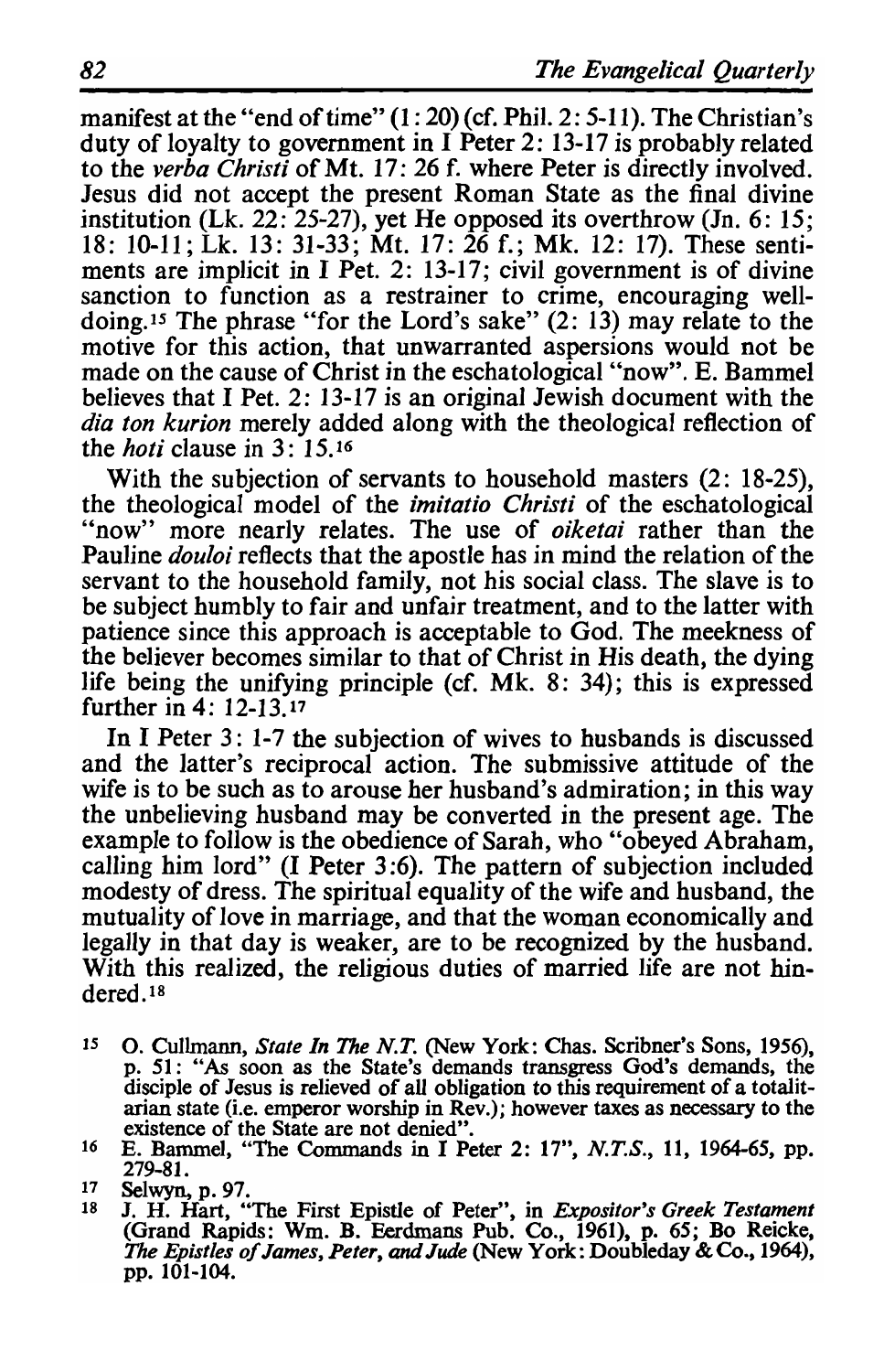The relationship of children and parents, younger and older, elders and laity is expressed in I Pet.  $5: 5$ . This verse continues the theme of meekness and humility as related to the understood *imitatio Christi,* being grounded in the nature of God (resisting the proud, but showing grace to the humble).

The listing of virtues, another item in the moral teaching, is found in 3: 8-11, with the Greek words *homophrones, sympatheis,* and *eusplagchnoi* only here appearing in the New Testament. The "well-doing" (2: 20; 3: 6, 17; 4: 19), only appearing in **III** In. 11 and in I Peter outside the gospels (4 times), is better connected with "being" than with "doing". This follows Jesus' emphasis on good deeds springing from inner goodness or holiness. The list of vices occurs in 2: 1 (sins which should be removed by catchumen), 4: 3 (pagan vices), and 4: 15 (offences against the State).19

The ethical teaching and eschatology of I Peter are related but not so as to be termed "interim ethics". The content of moral teaching is not here determined by the "not yet". Petrine eschatology is influenced more by the incarnation than by the coming in judgment. The crucifixion event has occurred in these last times (1: 20), and this act explains the moral theology. Yet the "last time"  $(1: 5)$ , when final and complete salvation is given, is longed for. Petrine moral teaching is eschatological in so far as it is based on the "new situation", the eschatological "now" when the promised Messiah has come to bring salvation to man to institute the Kingdom of God, and to begin His domination over hostile spiritual forces. The author of I Peter gives a theological reason for his moral exhortation (1: 16; 2: 15, 2 $\overline{1}$ ; 3: 9, 12, 18; 4: 1, 14, 17; 5: 5, 7).<sup>20</sup> A. R. Jonsen finds the allusions to baptism and its liturgical background as the sacramental basis for Petrine ethics. 21 However, the apparent doctrinal scheme behind the ethical teachings is otherwise. The *foundational principle*  is the nature of God. The statement, "you shall be holy, for I am holy" (1: 15-16), and its explication through the revelation of Christ provide the pivot of the letter's entire theology. This is the basis of the beginning doctrinal section (1: 3-25) from which later applications are made. The nature of God is expressed as well in the "humbleness" or "meekness" motif which springs from 2: 21-25. From humility the writer goes to the passion of Christ and the resurrection  $(1: 18-21: 2: 21-25: 3: 18-4: 1)$ . The unifying thought

<sup>19</sup> Lindsay Dewar, *Outline of N.T. Ethics* (philadelphia: Westminster Press, 1959), pp. 230-41; cf. W. C. van Unnik, "The Teaching of Good Works in I Peter", *N.T.S.,* 1, 1954-55, pp. 92-110. *20 Ibid.* 

<sup>21</sup> A. R. Jonsen, "The Moral Teaching of the First Epistle of St. Peter", *Sci. £eel.,* 16, 1964, pp. 93-105.